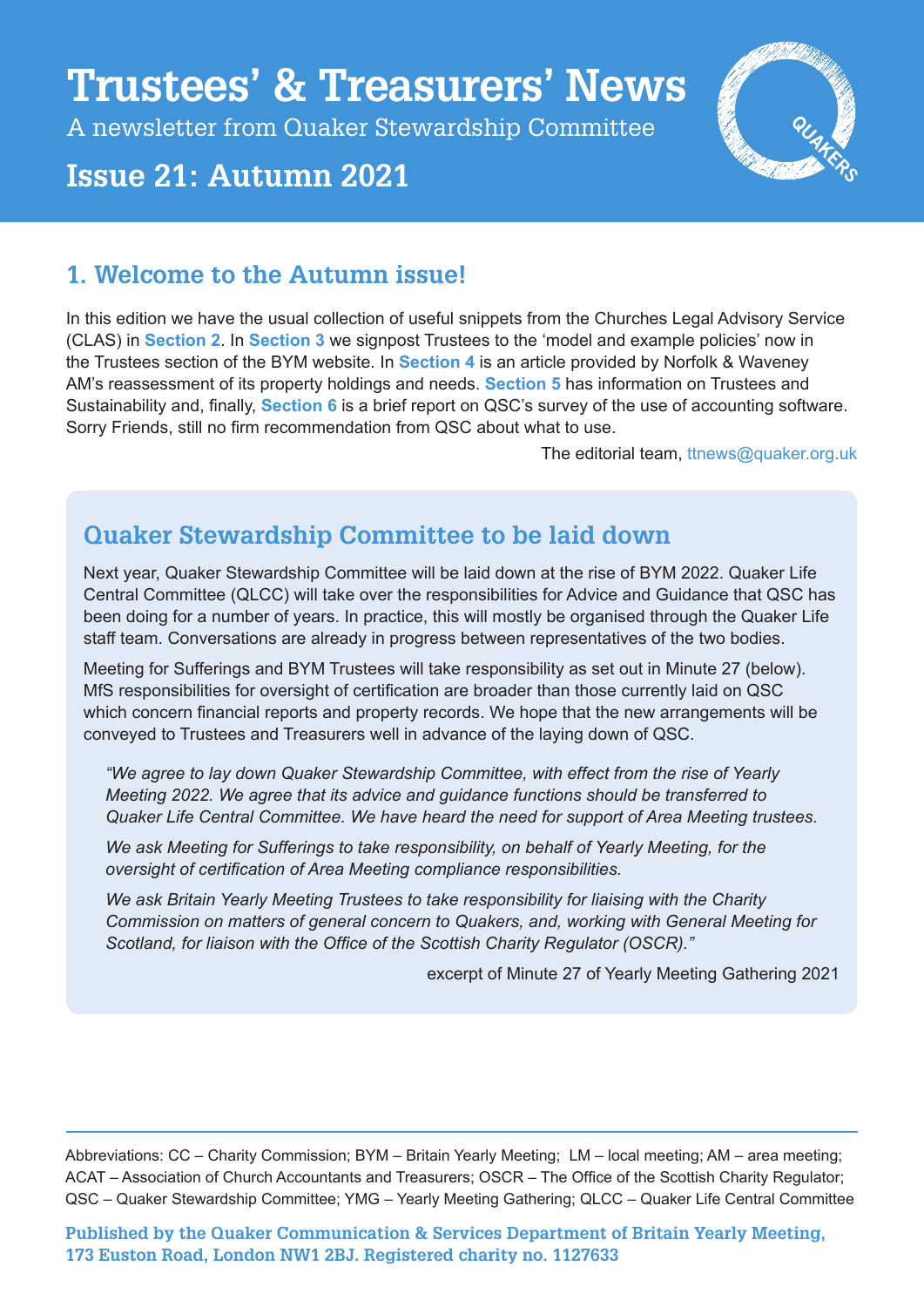## **COP26 and ahead**

This week, the UK took over the Presidency of the UN climate talks COP26. Over the coming weeks and months there will be lots of ways we can work to build a peaceful and sustainable world.

Take a look at the climate and economic justice pages of our website to find out more: **www.quaker.org.uk/climate-economic-justice**.

You can also read about the many different types of social action we can take in our 'Taking action for climate justice' resource:

**www.quaker.org.uk/documents/taking-action-for-climate-justice-2021**.

## **2. Charity Commission news and related**

#### **2.1 Guidance on Managing faith charities as trustees**

The Charity Commission has renamed its Faith in good governance guidance. It is now called Managing faith charities as Trustees and is available at **https://bit.ly/FaithCharities**. Although most of the content should be familiar territory to any Quaker Trustee, it provides a helpful summary and lots of links for further information. It may be especially useful to new trustees.

#### **2.2 E-signatures on accounts**

The Charity Commission is accepting e-signatures on the annual Trustees' Report and Accounts filed with the Charity Annual Return. Details can be found at section 3.2 in its updated accounts guidance at **https://bit.ly/AccountsGuidance**. E-signatures can also be typed signatures or scans of a handwritten signature unless your governing document forbids it, or you are a charitable company filing at Companies House.

#### **2.3 Revised guidance on independent examination**

In July 2021 the Charity Commission revised its guidance documents CC31 Independent examination of charity accounts: guidance for trustees and CC32 Independent examination of charity accounts: examiners. The guidance for Trustees does not identify any changes from the previous guidance but is a handy summary. The guidance for examiners is largely unchanged and reflects the current guidance on thresholds for being required to have an audit. CC32a is a checklist of the items examiners will check. Trustees and treasurers familiar with this will be able to present matters in a way that makes the accounts easier to examine.

Separate guidance for Scotland is available at **https://bit.ly/Guidance-OSCR**.

#### **2.4 Scotland's Places of Worship Forum**

Built Environment Forum Scotland has publicised the Places of Worship Forum (see **https://bit.ly/ PoWforum**). It is a non-denominational, strategic forum seeking sustainable future uses (within, and beyond worship) for Places of Worship within Scotland. If your meeting has an interest in the sustainability of communities, this could be worth investigation.

#### **2.5 Historic England guidance on metal theft**

Replacing lead by terne-coated stainless steel has sound advantages. Details may be found at **https://bit.ly/LeadReplacement**. Look out for the links to pdfs, and towards the bottom of the page there are notes on prevention & response and on other replacement materials.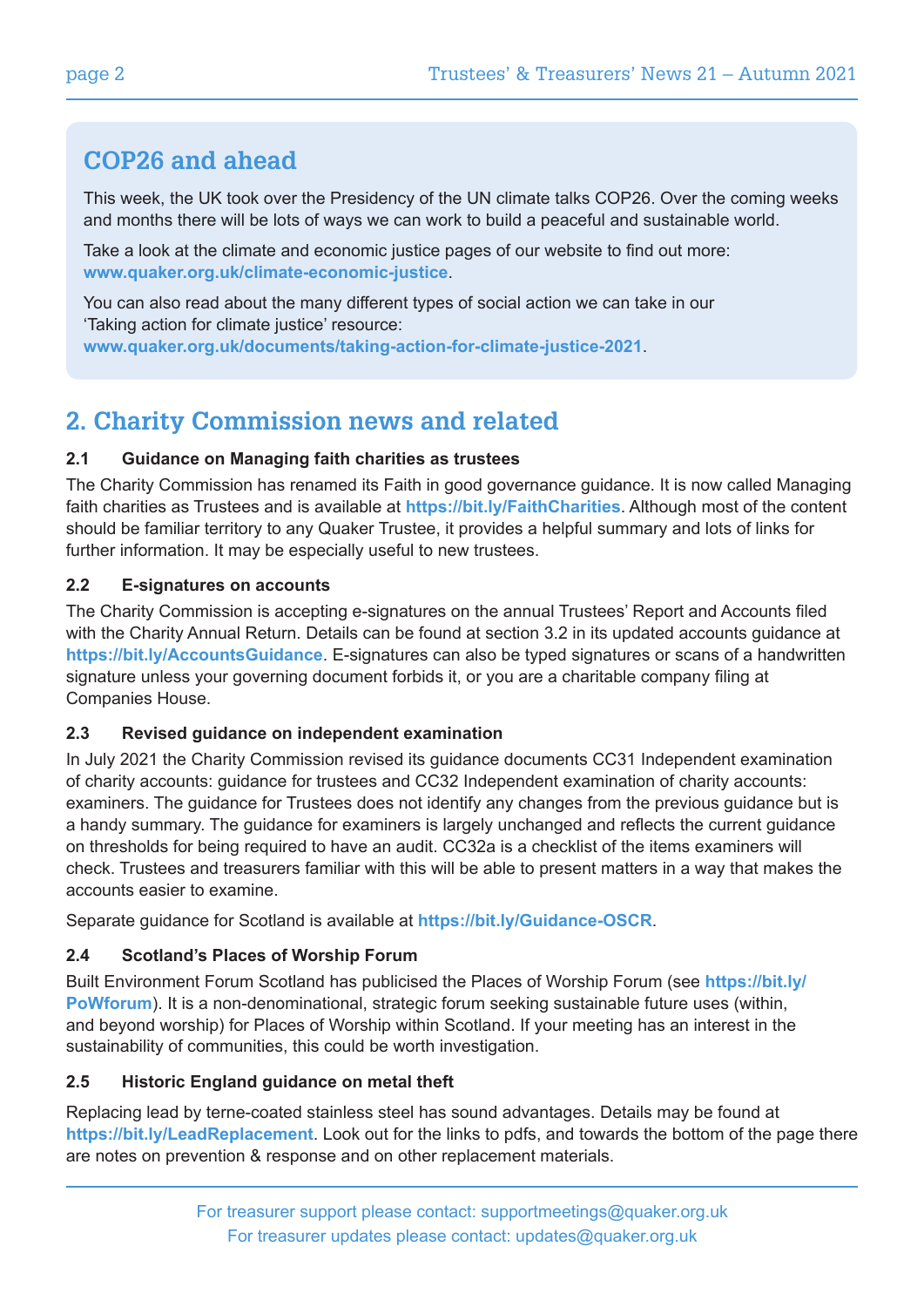#### **2.6 Faith New Deal Pilot Fund**

The UK Government has announced a £1 million Faith New Deal Pilot Fund, under which faith groups will be able to apply for grants for projects providing innovative solutions to issues such as food poverty, poor mental health, combating loneliness and isolation, providing debt advice and helping those who were unemployed during the pandemic get back to work.

The fund will be open to faith-based organisations to deliver projects to provide community wide services open to all the local population. Additionally, the funded projects will aim to have a positive impact in fostering good relations between people of faith and those of other faiths or none within local communities. For more information see **https://bit.ly/FaithNewDeal** which contains a link to the prospectus.

#### **2.7 Minister for Civil Society appointed**

The new Minister for Civil Society and Youth, appointed nearly a month after the reshuffle process began, is Nigel Huddleston MP, a Parliamentary Under Secretary at DCMS. In addition to his civil society brief, he is also Minister for Sport and Tourism. DCMS confirmed that the civil society brief continues to include social enterprise and loneliness policy. See **https://bit.ly/CSsupportFund**.

#### **2.8 Tied accommodation**

Lexology has published a helpful short guide to what employers need to know about tied accommodation. See **https://bit.ly/TiedAccom**.

## **Trustees A&Qs**

Advice 1: Do you make time to consider the spiritual as well as the financial aspects of stewardship?

#### **2.9 Food safety and allergen labelling**

There are new regulations (from 1 October) concerning the labelling of allergens in pre-packed direct sales food and drink items. This probably does not apply to us but, for example, selling jam or pickles made in the meeting house kitchen for Quaker funds might do. However, accurate labelling might be good practice anyway.

There is a helpful guide to what is known as Natasha's Law on Stone King's website. See **https://bit.ly/LabelRegs**.

#### **2.10 Contactless card payment**

This has cropped up on the Treasurers' Cluster. We have no answers or recommendations, but it is suggested that average digital giving is 2 or 3 times higher than cash giving.

There can be digital links in emails to giving platforms and card readers in the meeting house. You could create a QR code (it's free) and link it to an online donation system (this will take a percentage) but has no ongoing or upfront costs to the meeting.

You will need to be aware of transaction charges which can be quite variable.

Some possible firms or systems to follow up are: Stripe, GoCardless, Data Developments, SumUp, Zettle, GoodBox. No doubt there are others.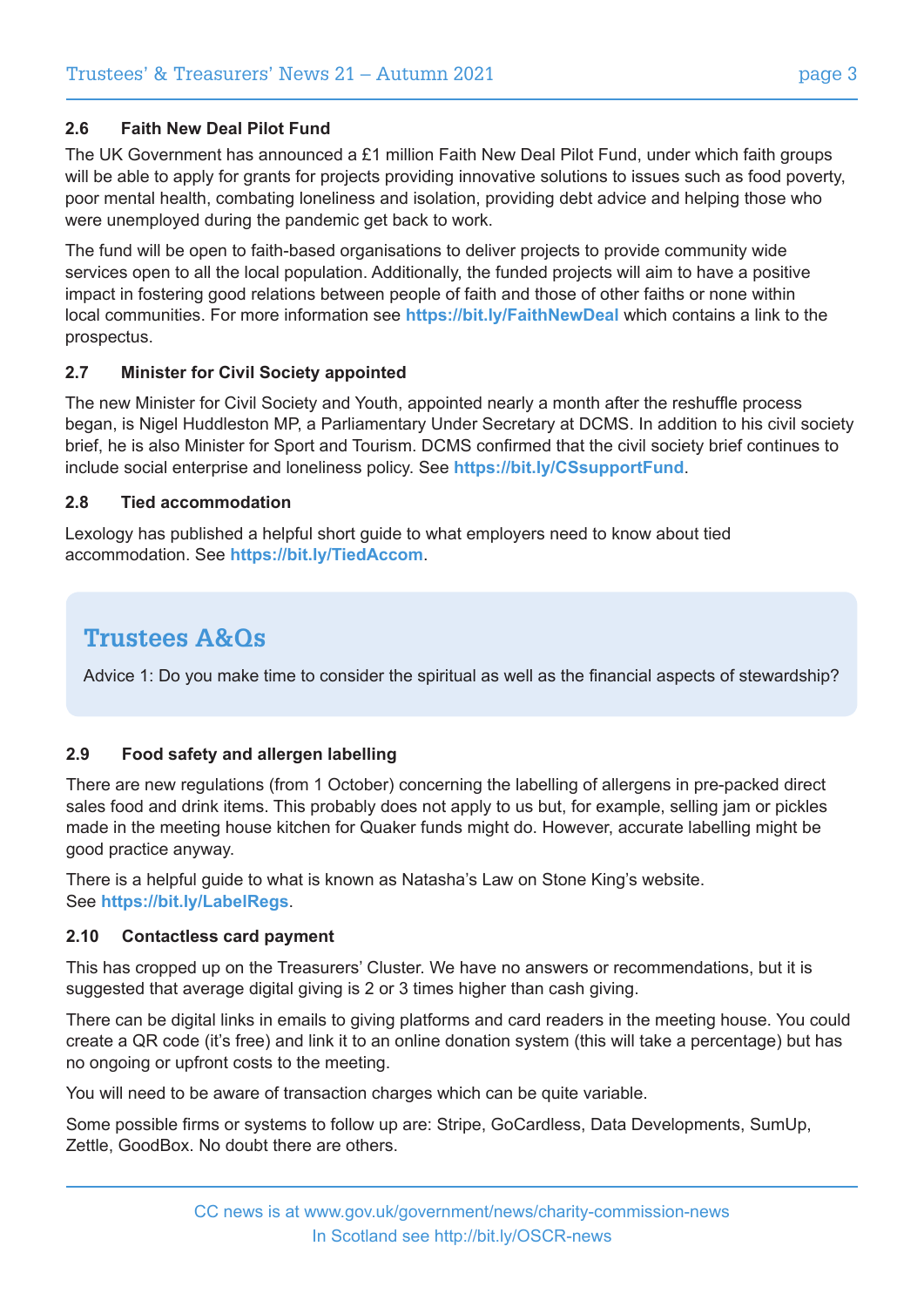#### **2.11 Responsible investment**

The Charity Commission drafted revised guidance on responsible investments for charities. It carried out a consultation on the revisions in 2021. The results of the consultation were published in July 2021. There is to be a court case in 2022 to clarify the position on some aspects of the guidance. Until that has been heard, no publication of the revisions.

## **3. Model and example policies**

Examples of Quaker policies are now available online. You can now find examples online of many policies that may be needed by Quaker area meeting trustees. The policies are in use by Quaker area meetings and are offered informally as examples rather than templates. There are examples of investment, reserves, conflict of interest, complaints and risk policies.

Find them on the area meeting trustees webpage, **www.quaker.org.uk/trustees**.

## **Treasurers A&Qs**

Advice 5. Do you present the accounts clearly to the meeting so that all Friends can understand essential points? Do you use written notes and simple graphics to help wider understanding?

## **4. An AM's reassessment of its property holdings and needs**

Norfolk & Waveney Area Meeting has a significant property portfolio with 11 local meetings and nine meeting houses (some listed buildings) plus other tenanted domestic and commercial properties. About 25% of the buildings had not been regularly cared for and were in a state of some disrepair – some dangerously so.

Property issues took the lion's share of agenda time and service by Friends.

The meeting decided that this needed a whole Area Meeting approach to the 'right use of property', the care of buildings, and their use. It held a residential meeting on the theme.

'What is the ministry of our buildings?' Each local meeting gave a talk about the role of their meeting house in Quaker witness within local communities and how well they serve that ministry.

A review of the 'investment' properties revealed that they did not, in fact, raise money for Quaker work or necessarily progress Quaker values. Staff at BYM told Trustees about the Churches' Conservation Trust (CCT). The AM decided to have a contract with CCT for annual property checks and routine preventative maintenance at meeting houses. The CCT officer meets with the premises clerk, talking through the survey report to explain/advise/recommend actions.

The AM has sold off some surplus property. The outcome seems generally highly positive with smaller workload for Trustees responsible for property. All the AM's buildings are watertight and there is full understanding of repair requirements. And of course, relieved of these concerns, there is more time for spirit led matters.

We wish Norfolk & Waveney well as they set about systematically reducing the burden from property ownership.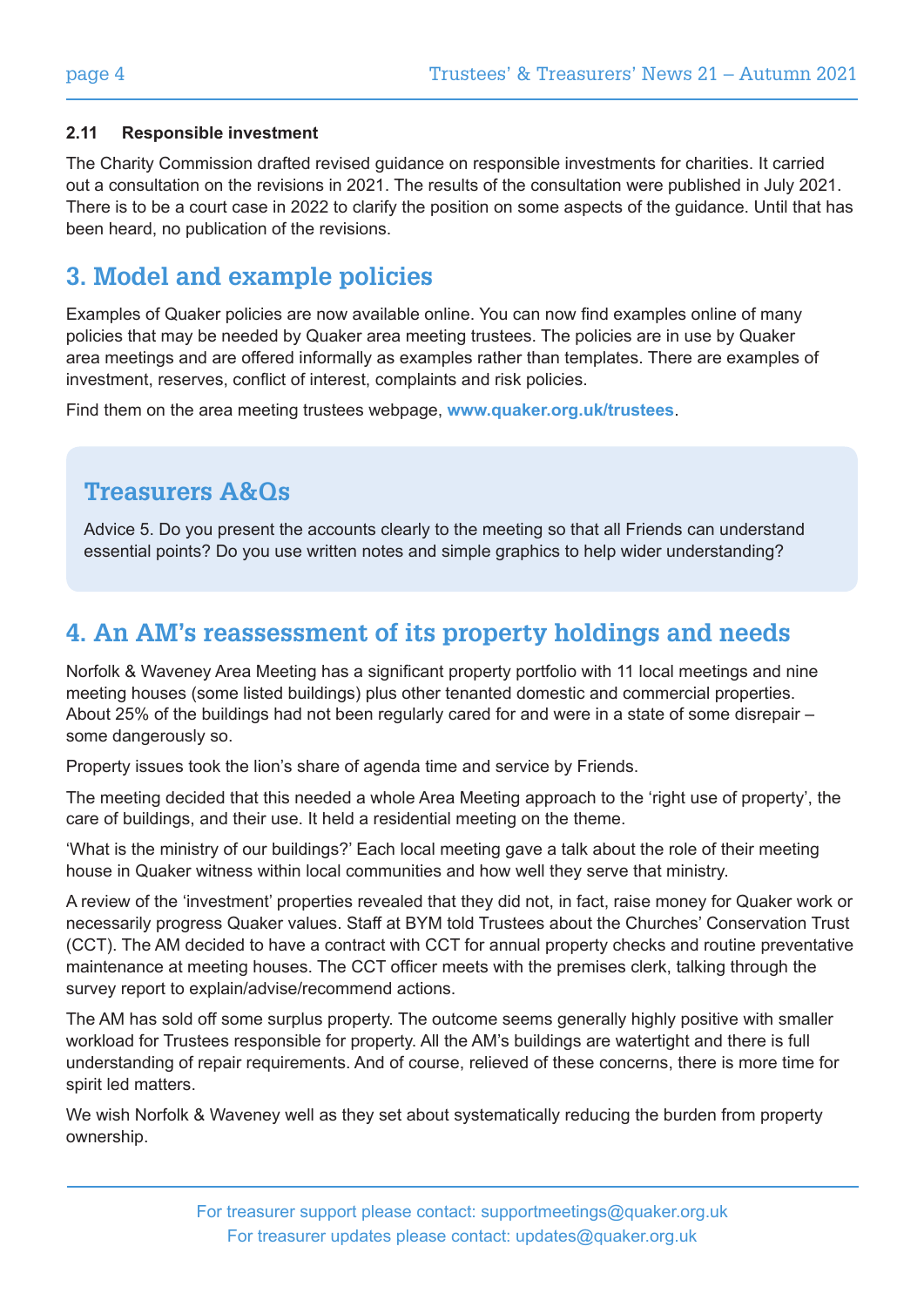## **5. Trustees and Sustainability**

AM Trustees have been asked to provide a section in their annual report on the sustainability work of the local meetings and their achievements. QSC has extracted these pieces about sustainability as part of the review of all TARAs and assembled them to provide the basis of a report for Meeting for Sufferings which should give an overview of the Church's work for sustainability.

### **6. Survey of AMs use of accounting software**

QSC member Beverley Goddard carried out a survey of the accounting software which is in use by AMs throughout the British Isles. Friends from 12 AMs responded and the packages on which there were comments included Quickbooks, Xero, Liberty, Sage and the Sharman spreadsheets. No package received overwhelming support and half of respondents would recommend the package their AM uses. It seems that whether an accounting package is recommended is as much about who is using it and their level of comfort doing so, as the functionality of the software.

There is some appetite for buddying out there.

## **7. Training courses and events**

Please see **www.woodbrooke.org.uk/learn** for Quaker courses relevant to role holders including treasurers and trustees.

The Association of Church Accountants and Treasurers (ACAT) also offers courses. For more details and bookings, use your treasurer's login to the ACAT website at **www.acat.uk.com**.

If you haven't signed up to ACAT yet, please see information about BYM's block subscription for Quaker meeting treasurers at **www.quaker.org.uk/treasurers**.

If you need help with the signing in process please email **membership@acat.uk.com**. They should be able to send you a PDF sheet with instructions on the signing up process for the BYM ACAT block membership. This membership covers two treasurers for each AM and one per LM.

### **Looking back on Twenty Years – over to you!**

We wonder whether there is a Friend who would like to share comments on the state of the church – from the point of view of Trustees and Treasurers, of course – in 2002 and its state today. We wonder how the AM Trustees found the task of agreeing their first published Trustee report with their AM and sending it to the Charity Commission. We wonder greatly about the work of the first Quaker Stewardship Committee and how they evaluated the first batch of Annual Reports they received from Area Meetings.

The editorial team, ttnews@quaker.org.uk